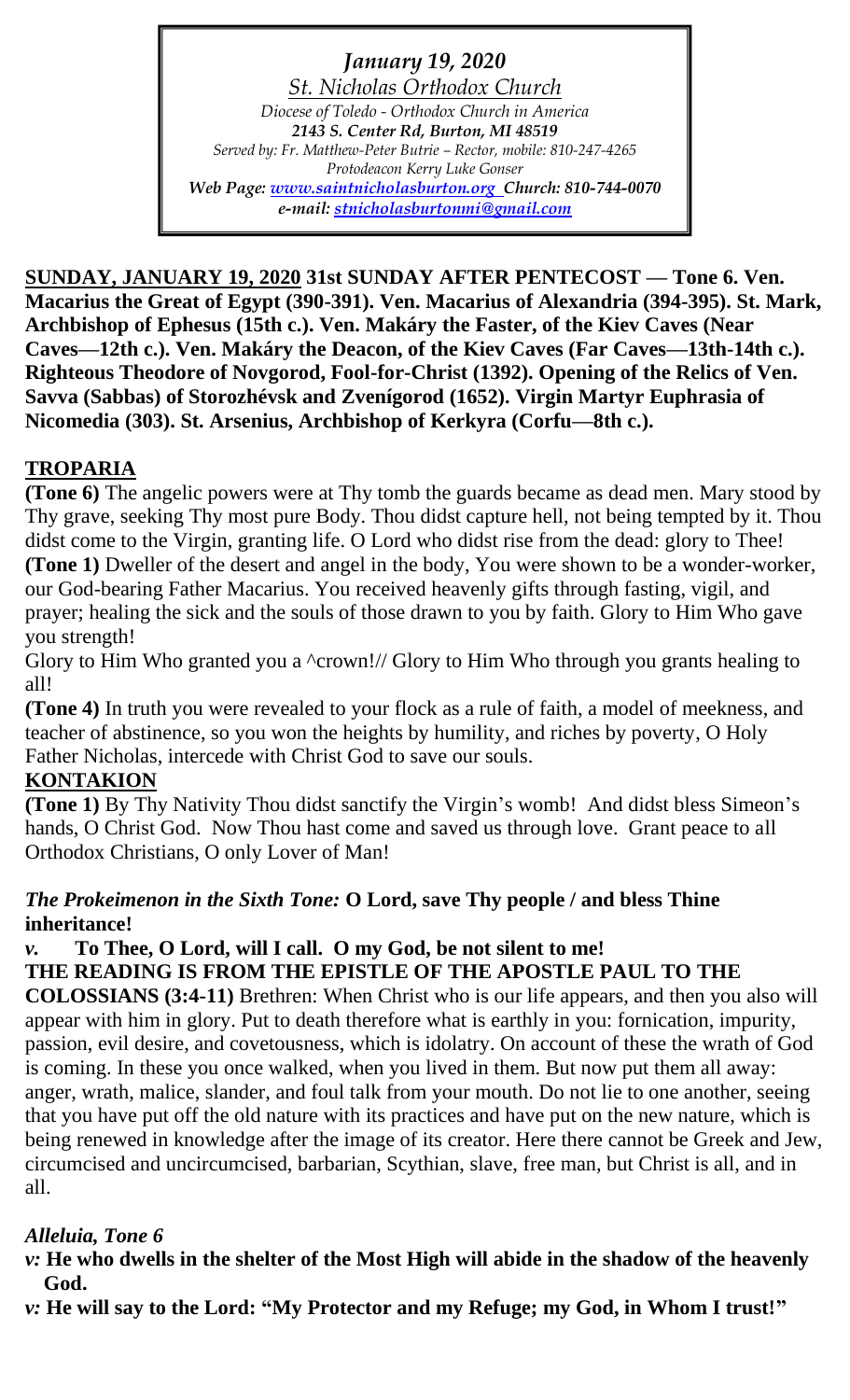### **THE READING IS FROM THE HOLY GOSPEL ACCORDING TO LUKE (17:12-19)**

At that time, as Jesus entered a village, he was met by ten lepers, who stood at a distance and lifted up their voices and said, "Jesus, Master, have mercy on us." When he saw them he said to them, "Go and show yourselves to the priests." And as they went they were cleansed. Then one of them, when he saw that he was healed, turned back, praising God with a loud voice; and he fell on his face at Jesus' feet, giving him thanks. Now he was a Samaritan. Then said Jesus, "Were not ten cleansed? Where are the nine? Was no one found to return and give praise to God except this foreigner?" And he said to him, "Rise and go your way; your faith has made you well."

**COMMUNION HYMN** Praise the Lord from the heavens! Praise Him in the highest! Alleluia, Alleluia, Alleluia!

### **The holy Gospel according to John 20:19-31 (9th Matins Gospel)**

Then, the same day at evening, being the first day of the week, when the doors were shut where the disciples were assembled, for fear of the Jews, Jesus came and stood in the midst, and said to them, "Peace be with you." When He had said this, He showed them His hands and His side. Then the disciples were glad when they saw the Lord. So Jesus said to them again, "Peace to you! As the Father has sent Me, I also send you." And when He had said this, He breathed on them, and said to them, "Receive the Holy Spirit. If you forgive the sins of any, they are forgiven them; if you retain the sins of any, they are retained. Now Thomas, called the Twin, one of the twelve, was not with them when Jesus came. The other disciples therefore said to him, "We have seen the Lord." So he said to them, "Unless I see in His hands the print of the nails, and put my finger into the print of the nails, and put my hand into His side, I will not believe." And after eight days His disciples were again inside, and Thomas with them. Jesus came, the doors being shut, and stood in the midst, and said, "Peace to you!" Then He said to Thomas, "Reach your finger here, and look at My hands; and reach your hand here, and put it into My side. Do not be unbelieving, but believing." And Thomas answered and said to Him, "My Lord and my God!" Jesus said to him, "Thomas, because you have seen Me, you have believed. Blessed are those who have not seen and yet have believed." And truly Jesus did many other signs in the presence of His disciples, which are not written in this book; but these are written that you may believe that Jesus is the Christ, the Son of God, and that believing you may have life in His name.

**Welcome!** We are honored that you have joined us in our celebration of the Lord's resurrection this day and as we also remember his baptism.

If you are a first time visitor to our parish, we invite you to sign our guest book in the vestibule. If you have a question, a prayer request, or any need, please speak with Fr. Matthew, Deacon Luke, or with any parish member.

For our friends present with us who are not Orthodox Christians, please note that we have specific disciplines regarding receiving Communion. We ask that you refrain from going to Communion until you have spoken with Fr. Matthew and understand our discipline and piety regarding this sacrament and its implication for responsibility towards and membership in the Orthodox Church. The bread and wine offered after Communion and the bread offered at the end of the service is available to all.

If you are an Orthodox Christian from another parish who has prepared in accordance with your discipline, and have a blessing from your home priest to do so, we invite and encourage you to partake of Holy Communion.

There are coil-bound booklets available with the text for the Divine Liturgy – if you find it useful, please feel free to take one of those as well, with our compliments. We also hope you will stay and join us for fellowship after the Liturgy in our fellowship hall. We want the opportunity to get to know you, and for you to get to know us. **Again, welcome!**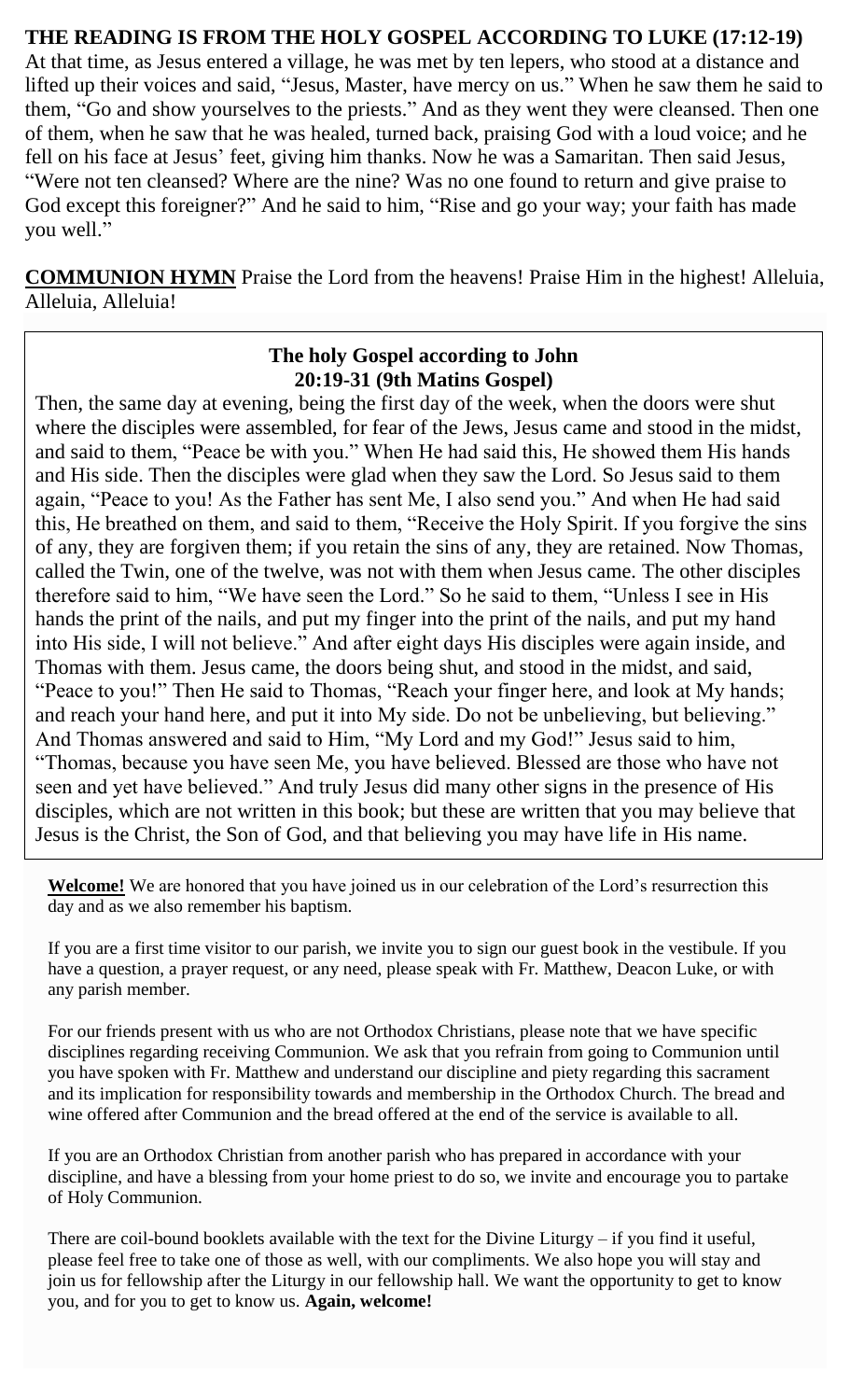| બંફ્લિંગ બંદ્ધિન બંદ્ધિન બંદ્ધિન બંદ્ધિન બંદ્ધિન બંદ્ધિન બંદ્ધિન બંદ્ધિન બંદ્ધિન બંદ્ધિન બંદ્ધિન બંદ્ધિન બંદ્ધ |  |  |  |  |  |  |  |  |  |  |  |  |  |  |
|----------------------------------------------------------------------------------------------------------------|--|--|--|--|--|--|--|--|--|--|--|--|--|--|
|----------------------------------------------------------------------------------------------------------------|--|--|--|--|--|--|--|--|--|--|--|--|--|--|

### **CANDLE INTENTIONS FOR THE HEALTH AND BLESSINGS OF**

Feodisiy, Oleg, Galina, Irina, Nikolay, Nikolay Irina Sivergina & Oleg Dashevskiy Mary, Angelo, Helen, Anna, Patsy, Alex Alex Alex Alex Alex & Magda Popoff Fr. Tom, Fr. Don, Fr. Paul, Fr. Anthony, Calvin, Larry, Helen, Joe Tome Angelo, Joan, Peggy, Bob, Angelo, Christine, Dorothy, Anna, Irene, Allen, Deborah, Luba, Kosta, Stojan, Mira, Bosa, Christopher, Allison, Jeanette, Katheryn, Joseph, Ted, Marlene, Gladys, my family and friends Special Intention Joe Tome Butrie family, Panoff family, Hannah, Olga, and my family Lucy Hogg Lucy Hogg Health for all of our grandchildren Angelo & Christine Lydia Dorohov Victor Dorohov Steven, Katelyn, Donnielle, Amaya, Jaden, Selina, Mike, Judy, Lillian, Renee, Paul, Shelby, Trina, Brenda, Dale, Jackie, Marylou, Jerry Mary Cochrane

### **CANDLE INTENTIONS FOR BLESSED REPOSE**

Adelaida, Vasiliy, Andrey, Galina Nikolay, Vitaliy Irina Sivergina & Oleg Dashevskiy Blessed Repose to our grandsons Andrew & Matthew Angelo & Christine Blessed Repose to Dedo, Chris, Baba, Mildred, Baba Kata Dedo Lazo Angelo & Christine Nicholas & Margaret Butrie, Vjecna ja Pamjat & Blessed Repose Stojan & Mira Prusac Anthony Dorohov Victor Dorohov

### **ETERNAL LIGHT AT THE ALTAR**

(Jan. 5) Health and blessings for Feodosiy & Oleg / blessed repose for Adelaida

Irina Sivergina & Oleg Dashevskiy

# ခရွိက ခရွိက ခရွိက ခရွိက ခရွိက ခရွိက ခရွိက ခရွိက ခရွိက ခရွိက ခရွိက ခရွိက ခရွိက ခရွိက ခရွိက ခရွိက

**WELCOME** to all our friends and visitors. Please join us in our fellowship hall after Liturgy.

**8 th ANNUAL PAN ORTHODOX WINTER DINNER** to support the Dormition Monastery, Rives Junction will be held on Thursday, January 23<sup>rd</sup> at Assumption. Our parish will be doing appetizers. Lena Bakousidis is the coordinator for our parish. She will need your help. There is a sign-up sheet in the hall to volunteer to provide appetizers for the meal. Cost is \$35 for adults & \$25 per student. Invite a friend to hear the mothers and sisters sing Vespers and join us in the fellowship of this dinner.

**2020 CALENDARS** have arrived. Please only one per family.

**2020 OFFERING ENVELOPES** Offering envelopes are ready to be picked up in the Parish Hall. It is extremely helpful when you use them so thank you in advance.

**PARISH COUNCIL OFFICERS** elected at the January 14 meeting: president – Sharon Jernigan; vice-president – Paul Brayan; treasurer – Susie Ford; secretary – Michelle Gerzevske; non-officer for the executive committee – Mary Abu-Aita.

**LAMB BANQUET** has been rescheduled to Sunday, February 23 – Meatfare Sunday. Tickets are \$12 for adults and \$6 for children. A limited number of chicken dinners will be available. Please see Sharon Jernigan to purchase your ticket or make your reservation.

#### **MEMORY ETERNAL – CHRIST IS RISEN!**

Alex Karatza fell asleep in the Lord on January 11 and was buried from Assumption Greek Orthodox Church, Grand Blanc on Saturday, January 18 at Evergreen Cemetery. Bog da prosti! Memory eternal! Christ is risen!

#### **OUR CHARITY MINISTRIES**

**HOPE IN A BOX** is collecting shampoo & conditioner in January, dishsoap, handsoap and laundry soap in February. Please place the items in the blue box in the hall. Catholic Charities Community Closet will distribute the items.

**FOOD DRIVE** Please Place non-perishable food items in the other blue box in the hall.

#### **Weekly Schedule:**

**Monday, Jan 20** Fr. in Toledo

### **Wednesday, Jan 22**

| $9:30 \text{ am}$  | Divine Liturgy  |
|--------------------|-----------------|
| $11:30 \text{ am}$ | adult education |